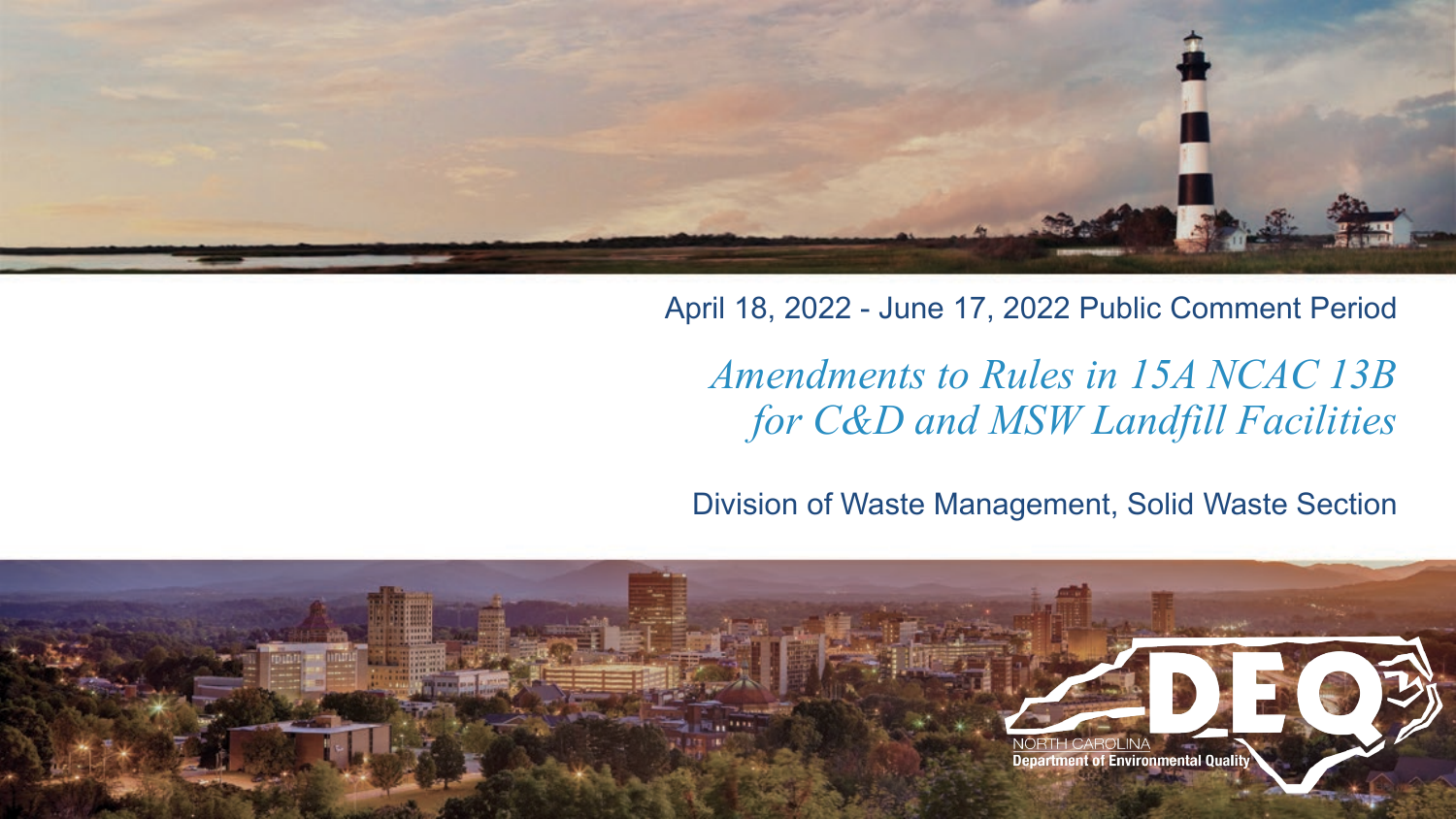

#### *Overview*



The Division of Waste Management (Division) and the Environmental Management Commission (EMC) are seeking comments on amendments to the following rules in 15A NCAC 13B and the Regulatory Impact Analysis:

Construction and Demolition (C&D) Landfill Facility Rules:

- Rule .0533 General Application Requirements and Processing
- Rule .0535 Application Requirements
- Rule .0543 Closure and Post-Closure Requirements
- Rules .0544 and .0545 for Groundwater Monitoring, Assessment, and Corrective Action

Municipal Solid Waste (MSW) Landfill Facility Rules:

- Rule .1603 General Application Requirements and Processing
- Rule .1617 Application Requirements
- Rule .1627 Closure and Post-Closure Requirements
- Rules .1631 .1637 for Groundwater Monitoring, Assessment, and Corrective Action

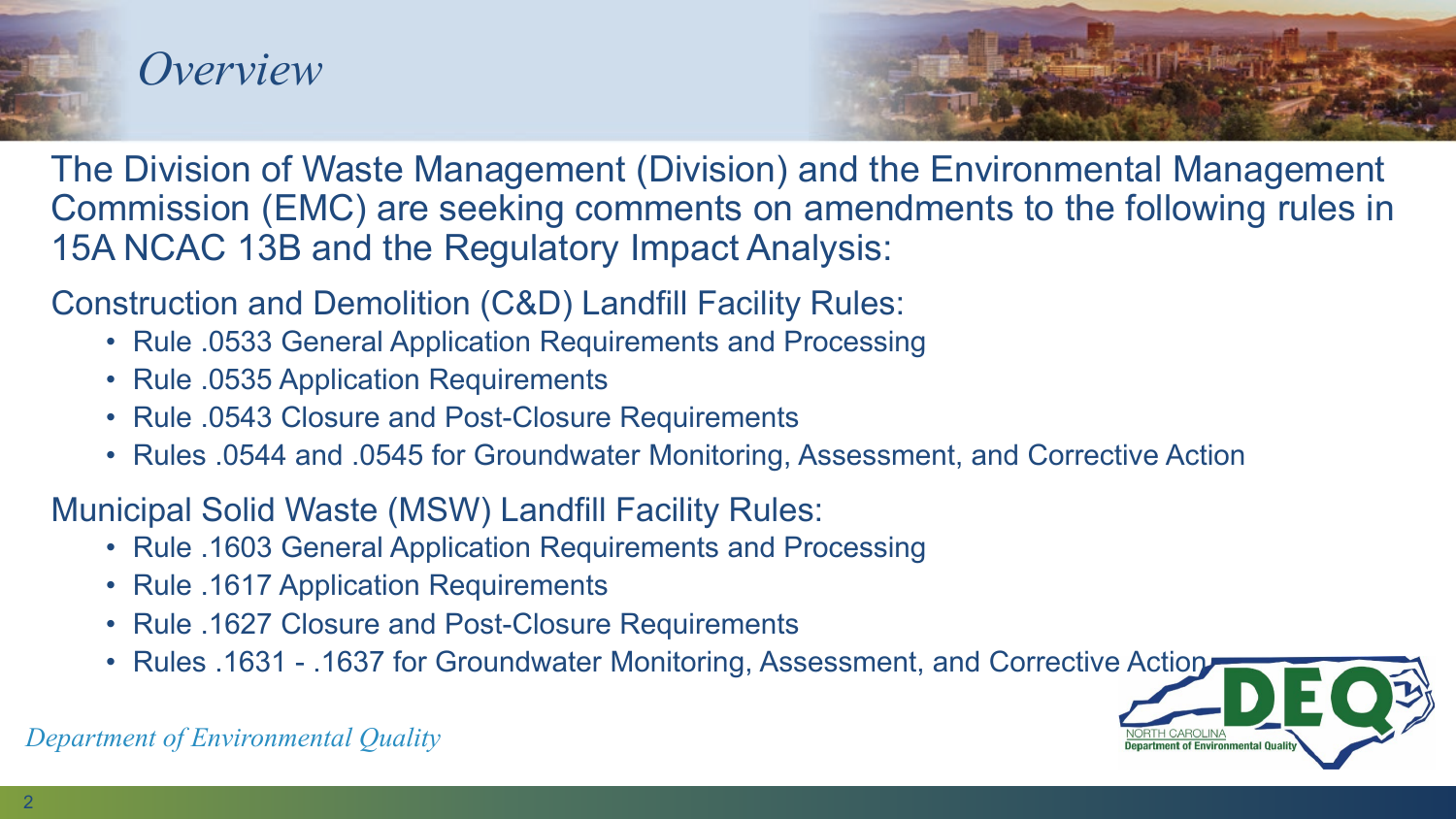

#### *Background*



- The rules proposed for amendment establish requirements for permit application and for groundwater monitoring, assessment, and corrective action for C&D and MSW landfill facilities.
- These rules were readopted by the EMC in July 2020 and approved by the Rules Review Commission (RRC) in October 2020.
- Because the RRC received more than 10 letters of objection on a subset of rules in the readopted rule package; that subset of rules was required to be sent for legislative review in accordance with G.S. 150B-21.3.

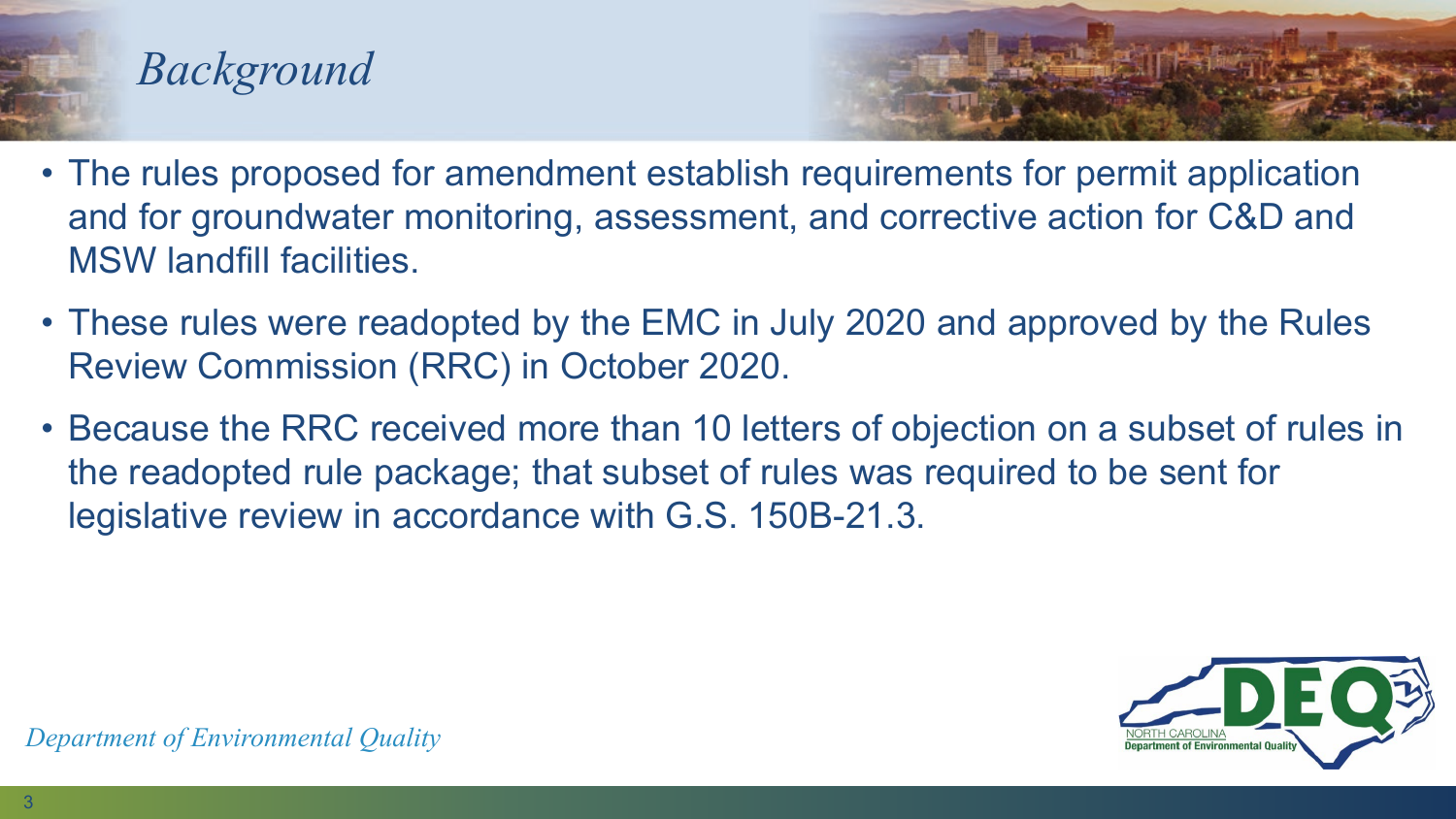





- The Division requested that the Rules Division of the Office of Administrative Hearing (OAH) delay the effective dates of all rules in the readopted rule package (15A NCAC 13B .0531-.0547 and Section .1600) to be consistent with the effective date of the rules sent for legislative review.
- Senate Bill 60 was filed at the General Assembly in February 2021. This bill was intended to disapprove Rules .0535, .0545, .1603, .1617, and .1631 (this is not all of the rules that received letters of objection).
- The Division worked with the stakeholders to draft a revised bill that did not disapprove any rules, but instead made the readopted rules effective when the Session Law became effective.

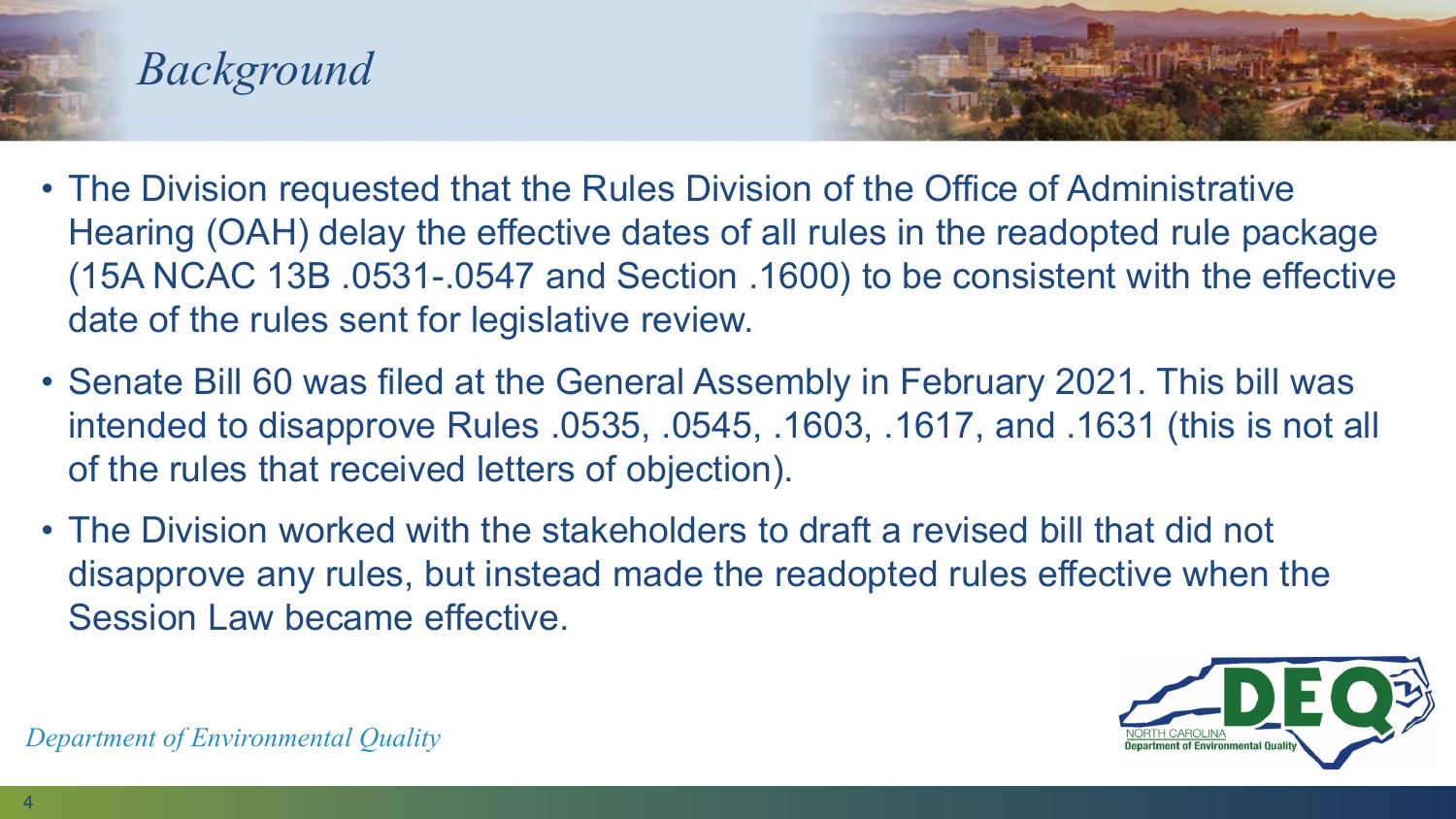





- The revised bill also required that the rules be implemented with the changes described in Section 1.(c) of the law, and that the rules listed in the law be amended to be substantively identical to the Session Law's implementation section.
- SB60 was ratified as S.L. 2021-153, effective September 16, 2021. A copy of the Session Law is included in the Regulatory Impact Analysis that is also published on the DEQ Proposed Rules website.
- Per the Session Law, all of the readopted rules in 15A NCAC 13B .0531-.0547 and Section .1600 for C&D and MSW landfills were added to the Administrative Code, becoming effective September 16, 2021.

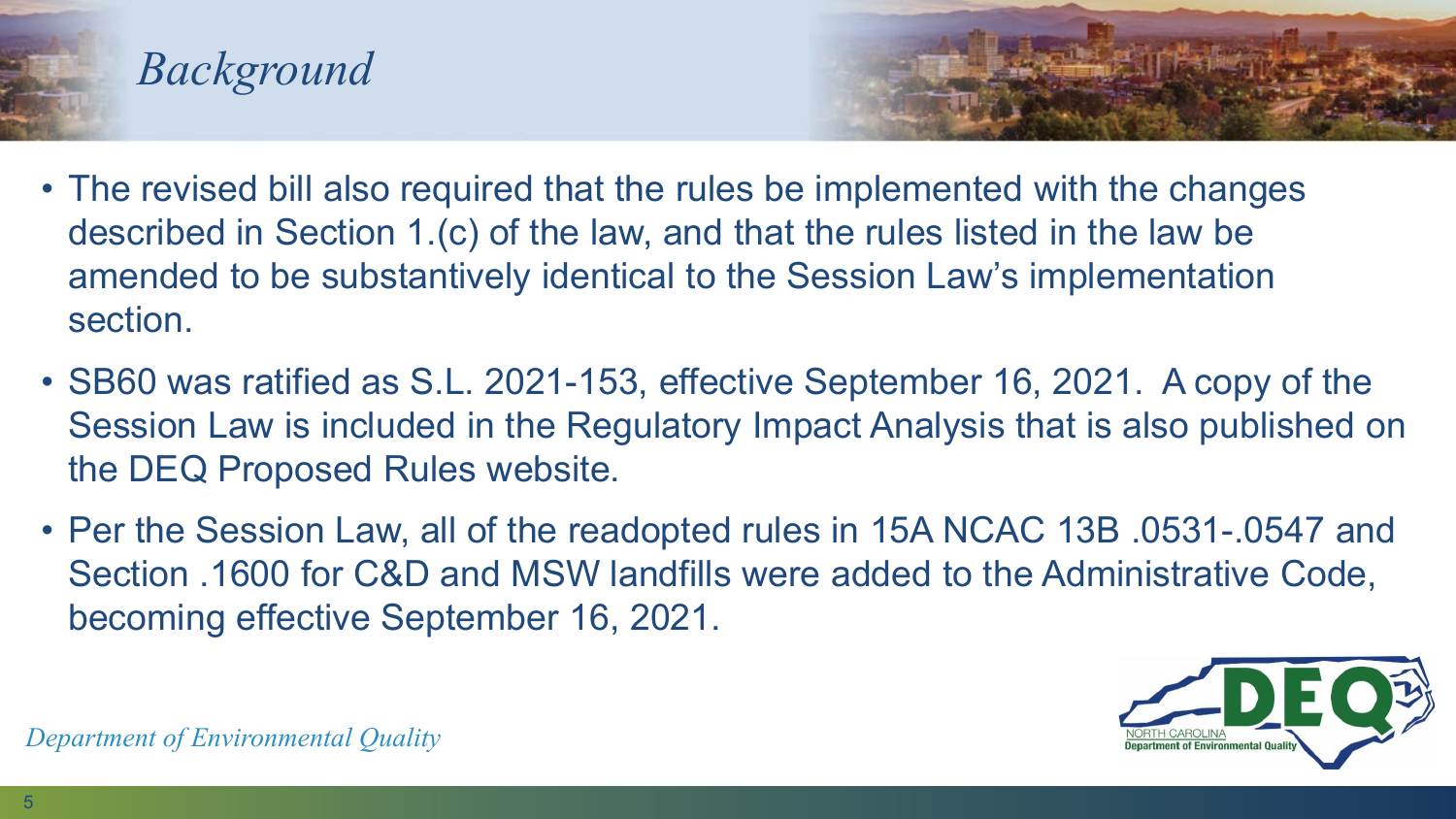





• S.L. 2021-153 also included a provision that the current amendments are not subject to review by the RRC; and shall become effective as though 10 or more written objections had been received as provided in G.S. 150B-21.3(b2), meaning these rule amendments are automatically subject to legislative review.

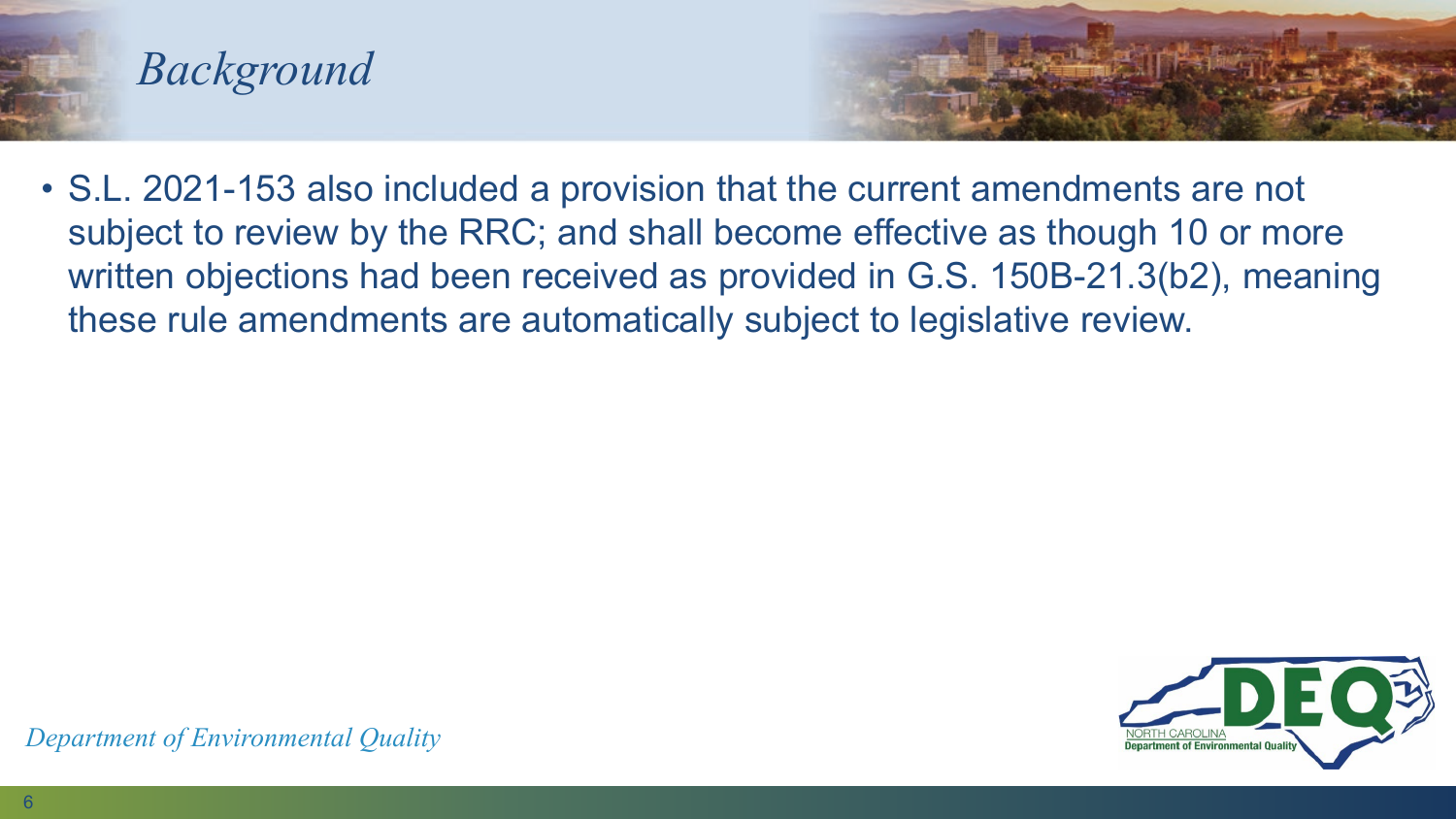

## *Summary of Rule Changes*



- The Division has been implementing Section 1.(c) of the Session Law since it became effective on September 16, 2021.
- The Division is proposing to make the required amendments to these rules which are substantively identical to the Session Law implementation.
- The Division is also proposing additional amendments to make minor technical corrections throughout these rules for typographical errors discovered after the clean versions of the readopted rules were prepared by OAH to be added to the code.

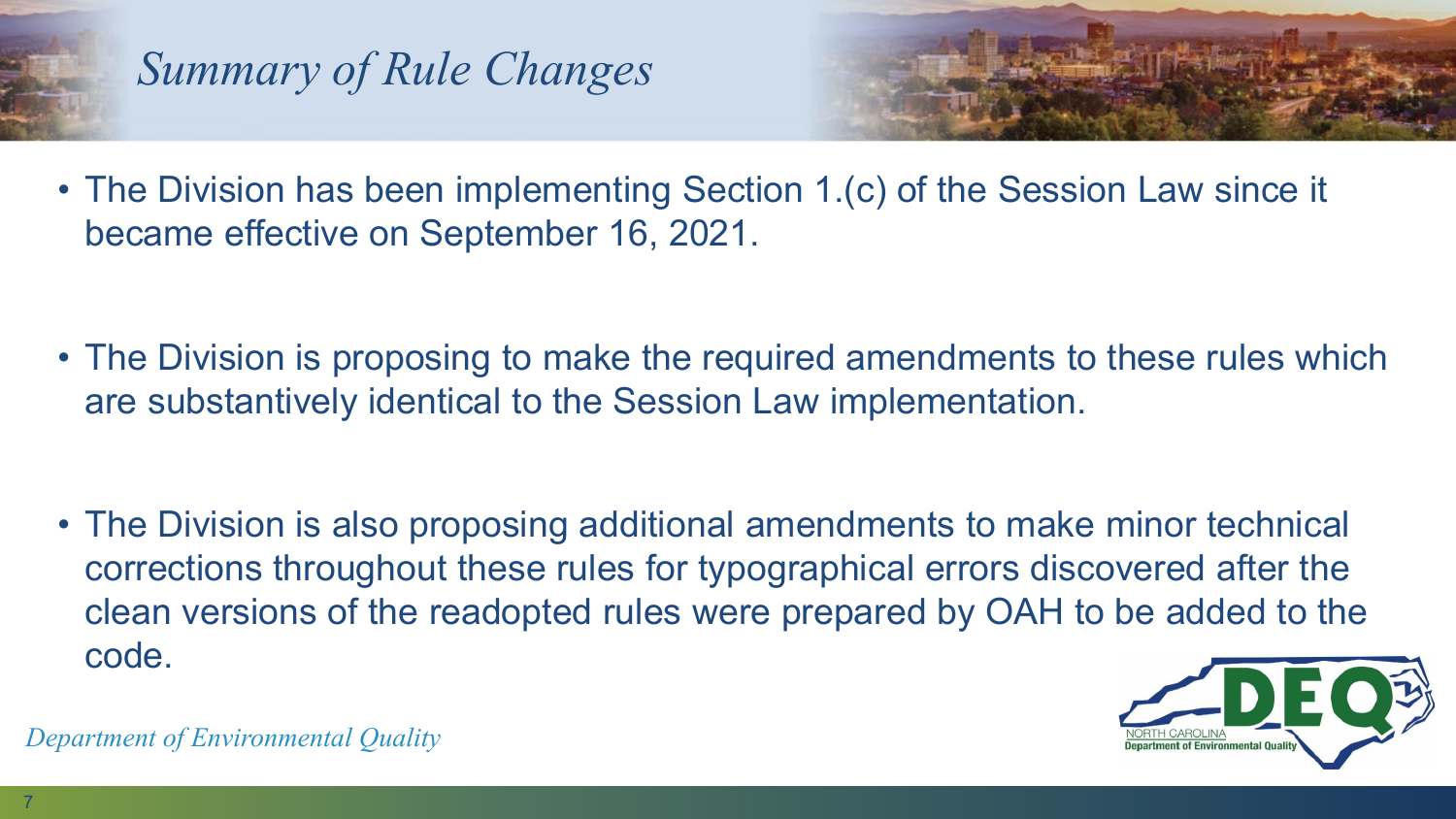

#### *Summary of Rule Changes*



Rules .0533, .0535, .0543, .1603, .1617, and .1627 for Permit Application Requirements

- These rules are proposed for amendment to reduce the application requirements for changes in ownership or corporate structure and for the issuance of a closure permit so that the regulated community is not required to resubmit any documents that had previously been submitted to the Division for which no changes are necessary.
- The Division will issue Permits for Closure and Post-Closure Care at the time of closure by incorporating the plans necessary for closure that had been incorporated into the most recent Permit to Operate issued to the facility (which at a minimum would include the closure and post-closure care plan and any environmental monitoring plans).
- It will be the responsibility of the owner or operator to submit to the Division any changes they need or would like to make to the plans for their facility, in the same manner that they would have under a Permit to Operate, since the facility will be required to continue to comply with the incorporated plans after closure.

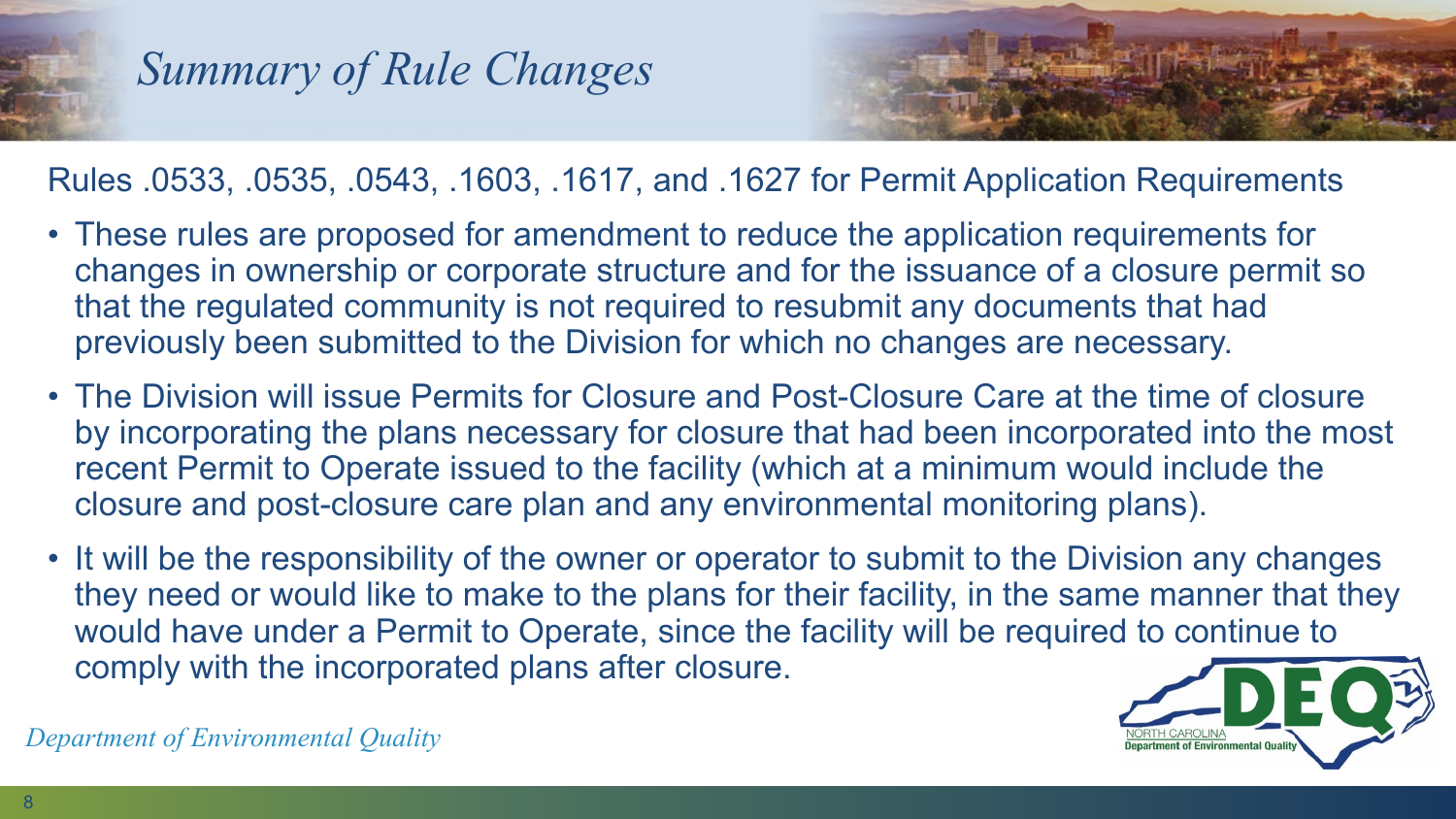

## *Summary of Rule Changes*



Rules .0544, .0545, and .1631 - .1637 for Groundwater Monitoring, Assessment, and Corrective Action Requirements

- These rules are proposed for amendment to remove the references to Interim Maximum Allowable Concentrations (IMACs) in 15A NCAC 02L that had been added to the rules during the readoption process.
- The addition of the IMAC references to these landfill rules during readoption was only intended for clarification; and would not have changed the Department's authority to enforce the effective requirements of 15A NCAC 02L, if the change to the landfill rules had become effective. Therefore, the removal of these references will not change the Department's authority to enforce the effective requirements of 15A NCAC 02L.

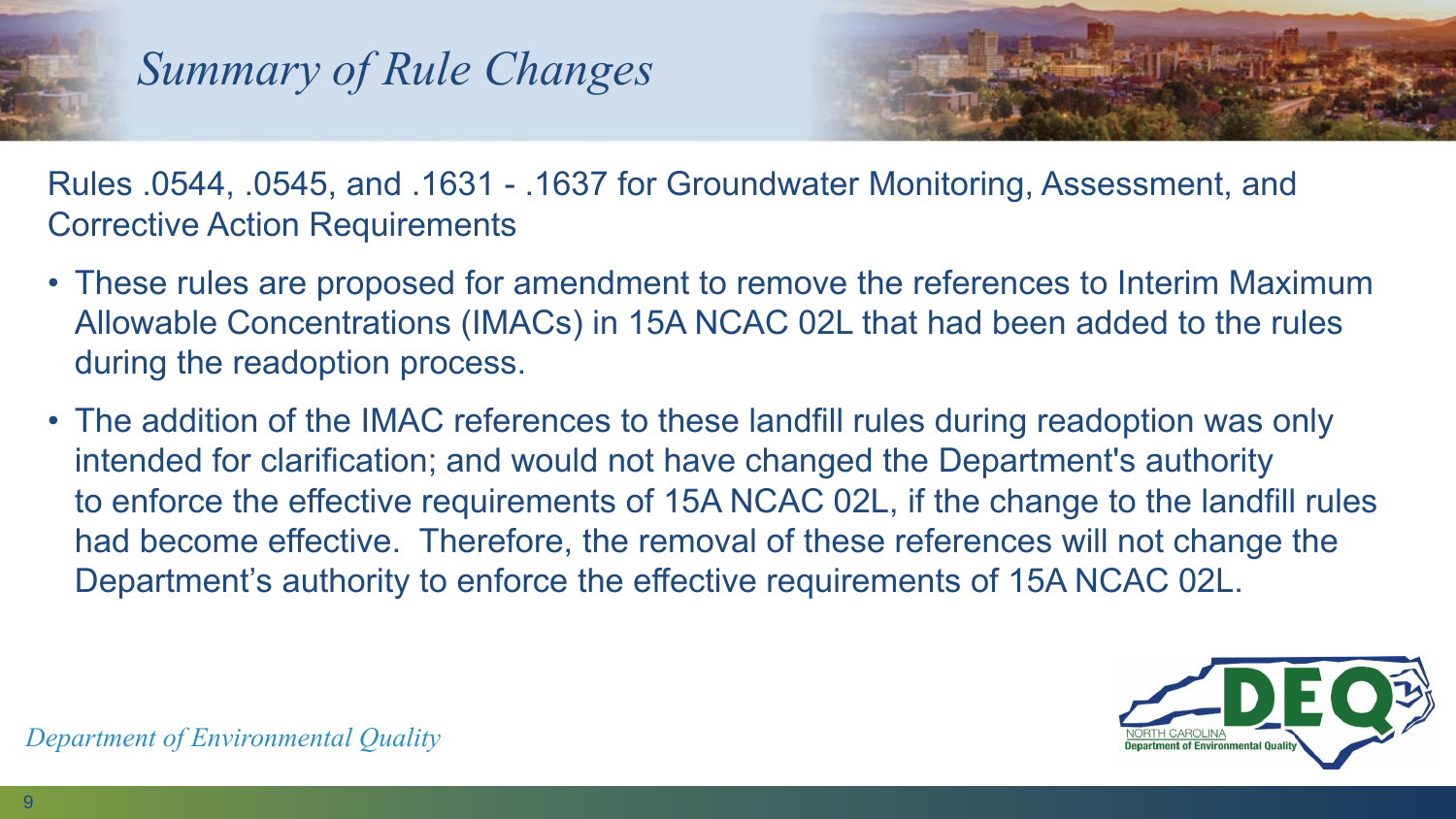

### *Summary of Impacts*



The Regulatory Impact Analysis, approved by OSBM on November 16, 2021, indicated that no fiscal note was necessary because the proposed amendments will have little to no impacts on the regulated community, local government, or state government, and will have no substantial economic impact based on the following:

- the changes reflected in the substantive rule amendments were implemented directly by S.L. 2021-153 Section 1.(c);
- the Division has been complying with the changes implemented by S.L. 2021-153 since the law was effective on September 16, 2021;
- the Session Law implementation remains effective until these rules are amended; and
- the amendments are either substantively identical to the implementation in Section 1.(c) of the Session Law; or are minor technical corrections.

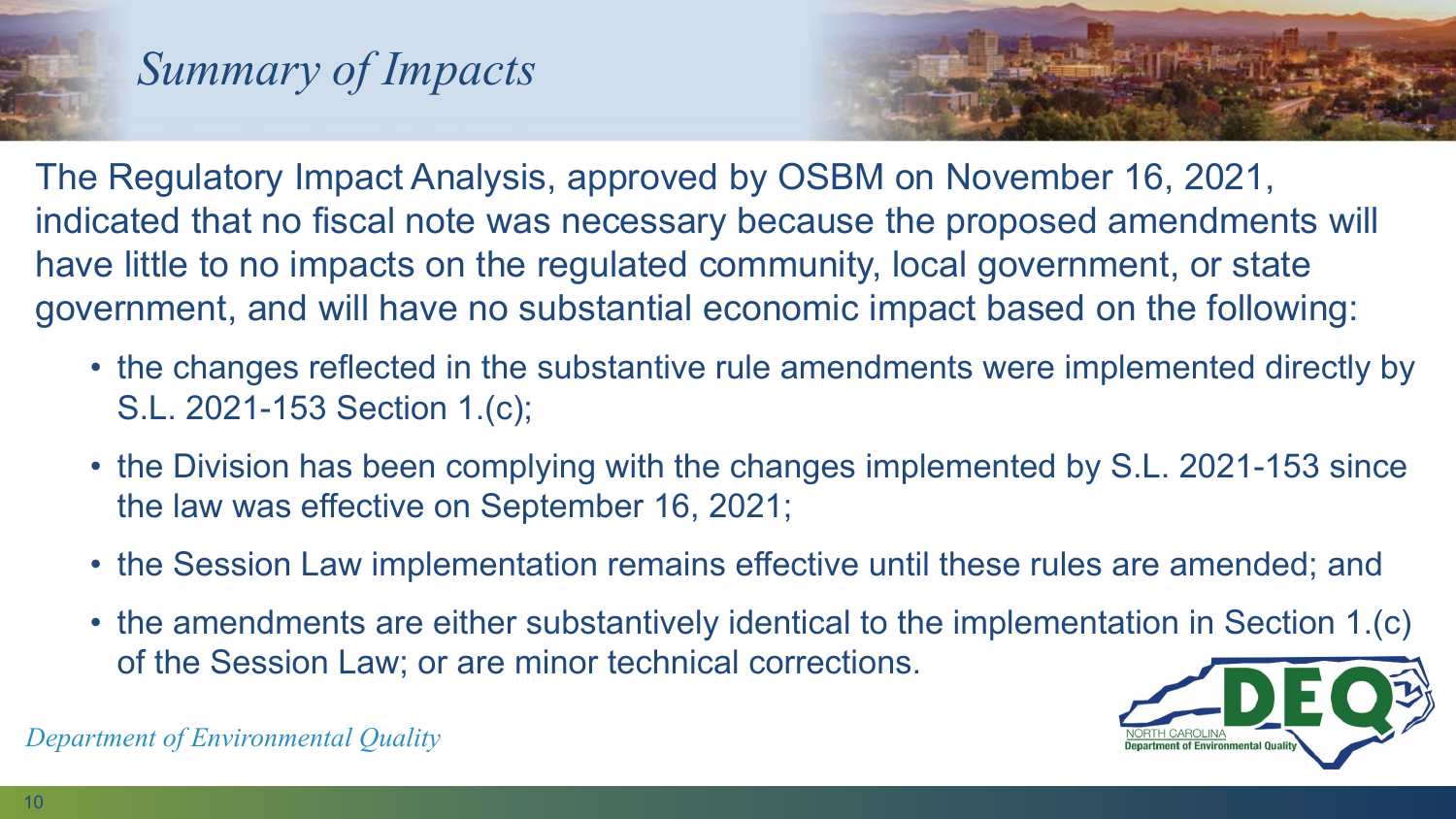

## *Summary of Impacts*



- The Regulatory Impact Analysis provides a brief overview of the expected impacts of the Session Law implementation, for information purposes only.
- Any impacts from the changes to the application requirements or removal of IMAC references are impacts from the implementation of the Session Law; and are not a result of the proposed amendments.

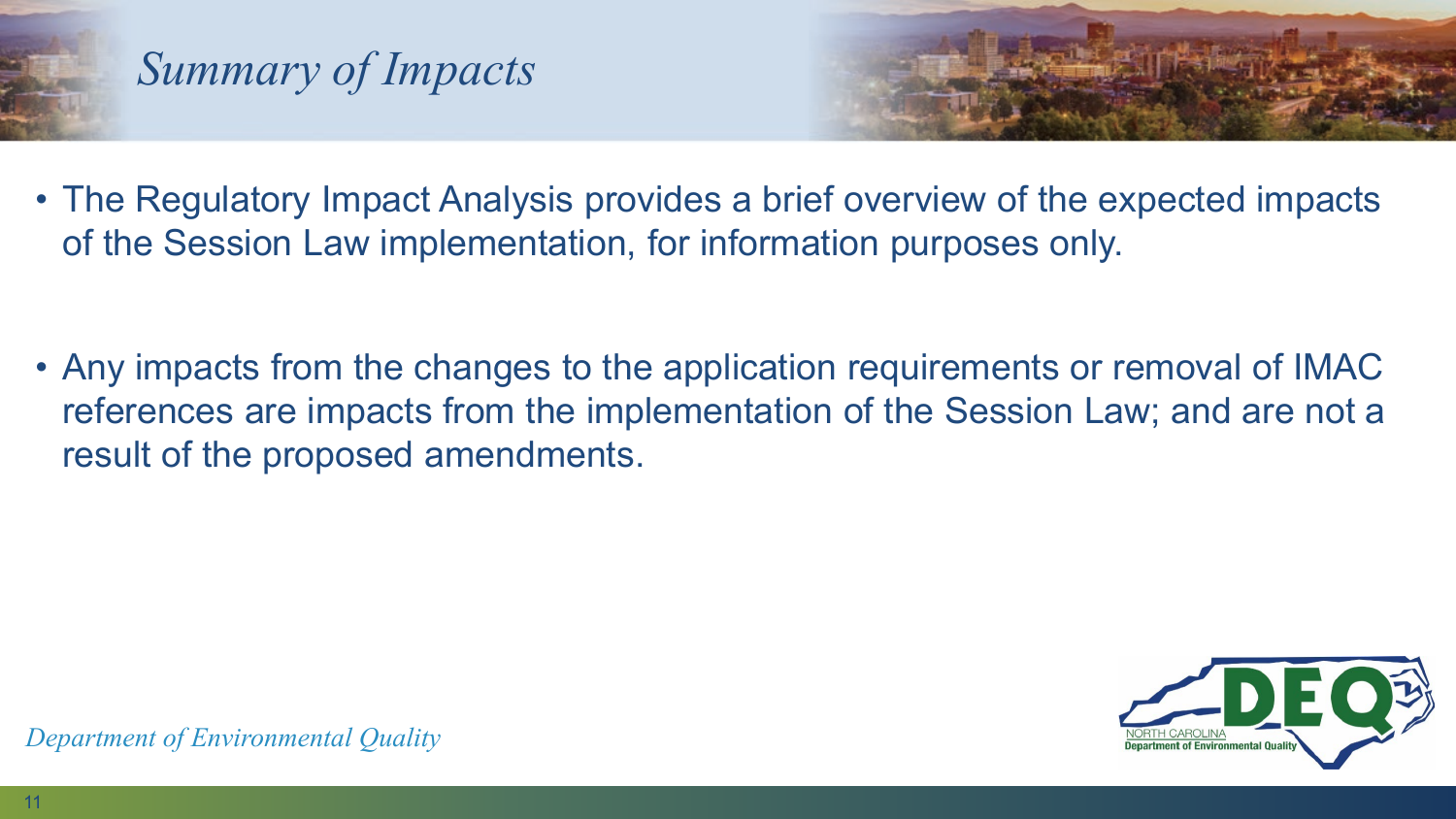# *Proposed Rulemaking Schedule*

| <b>Action / Responsibility</b>                                  | <b>Date</b>                       |
|-----------------------------------------------------------------|-----------------------------------|
| GWWMC - Approval of Rule Text and RIA to go to the EMC          | <b>January 12, 2022</b>           |
| EMC - Approval of Rule and RIA for Public Comment               | March 10, 2022                    |
| <b>Public Comment Period</b>                                    | April 18, 2022 - June 17, 2022    |
| <b>Virtual Public Hearing</b>                                   | May 3, 2022                       |
| EMC - Approval of Hearing Officer's Report and RIA, Adopt Rules | July 14, 2022                     |
| Submittal to OAH (S.L. 2021-153 exempts rule from RRC review)   | Late July 2022                    |
| Proposed effective date                                         | <b>Pending Legislative Review</b> |